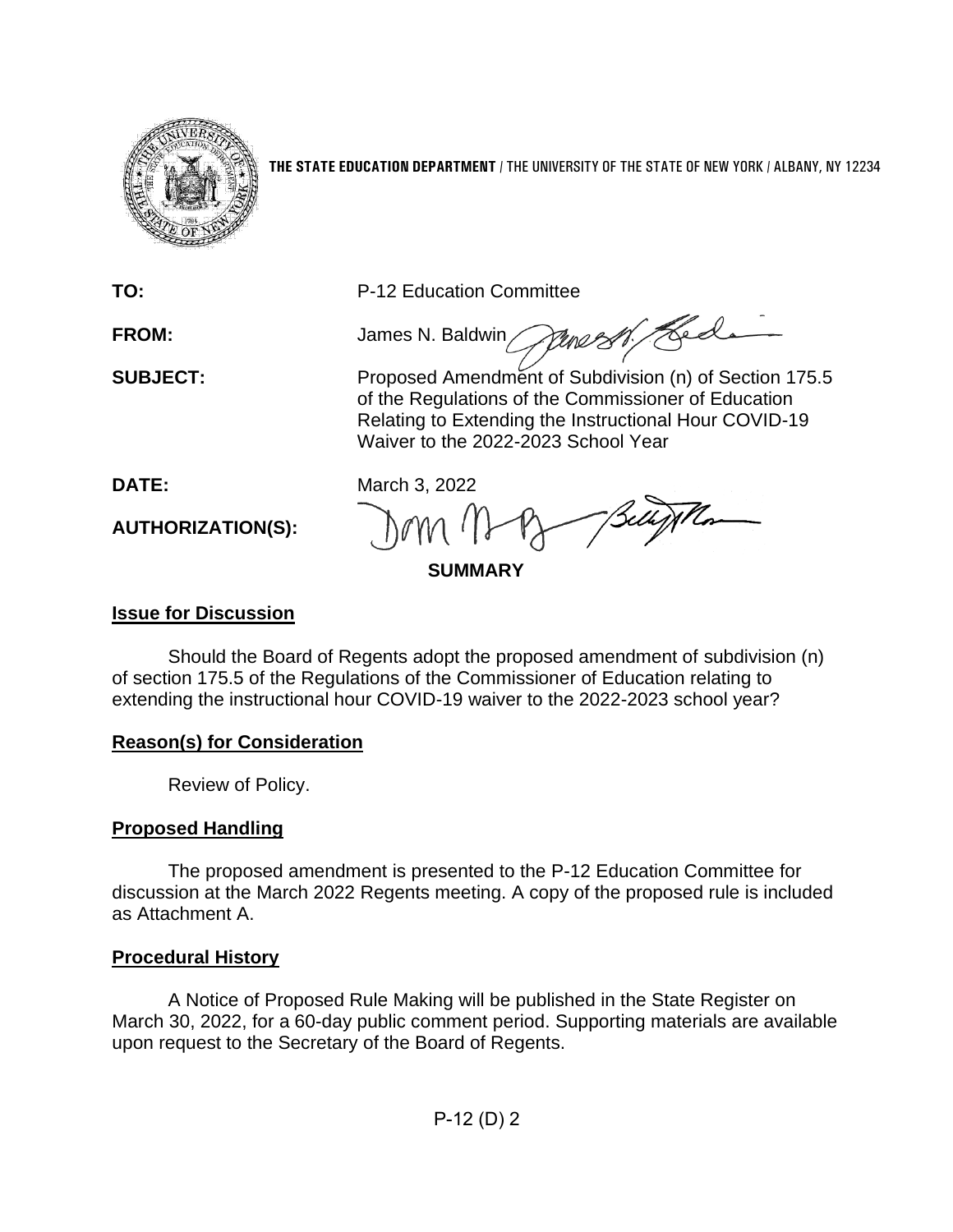#### **Background Information**

At its September 2021 meeting, the Board of Regents voted to permanently adopt amendments to section 175.5 of the Commissioner's regulations to provide that, for the 2021-2022 school year, school districts may be eligible for a waiver of the annual instructional hour requirement if they are unable to meet such requirement due to an Executive Order(s) of the Governor pursuant to the state of emergency declared for the COVID-19 crisis, or pursuant to Education Law §3604(7), or due to reopening procedures implemented as a result of the COVID-19 crisis, so long as the district meets certain prescribed requirements.

Due to the ongoing pandemic and shifting guidelines from public health officials, the Department now proposes to amend section 175.5(n) of the Commissioner's regulations to extend waivers from aid penalties for districts unable to meet the instructional hour requirement as a result of the COVID-19 crisis through the 2022-2023 school year. To be eligible for the waiver, superintendents must certify the cause of the inability to meet this requirement and explain why the district is unable to make up the required hours.

#### **Related Regents Items**

September 2021: [Proposed Amendment to Section 175.5 of the Regulations of the](https://www.regents.nysed.gov/common/regents/files/921brca7.pdf)  [Commissioner of Education Relating to Extending the Instructional Hour COVID-19](https://www.regents.nysed.gov/common/regents/files/921brca7.pdf)  [Waiver to the 2021-2022 School Year](https://www.regents.nysed.gov/common/regents/files/921brca7.pdf) (https://www.regents.nysed.gov/common/regents/files/921brca7.pdf)

#### **Recommendation**

Not applicable.

### **Timetable for Implementation**

It is anticipated that the proposed amendment will be presented for permanent adoption at the July 2022 Regents meeting, after publication of the proposed amendment in the State Register and expiration of the 60-day public comment period required under the State Administrative Procedure Act. If adopted at the July 2022 meeting, the proposed amendment will become effective on July 27, 2022.